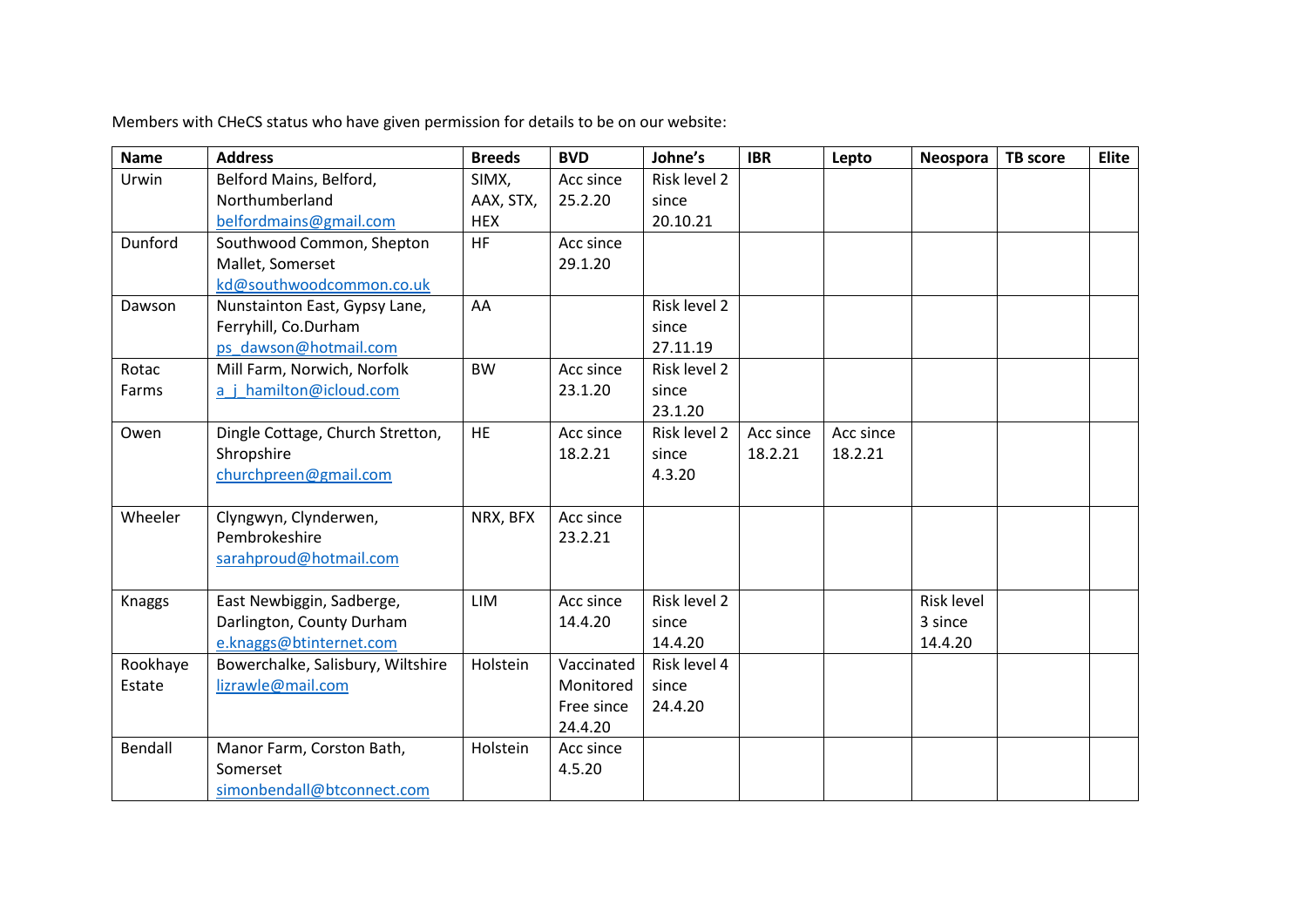| <b>Name</b>                | <b>Address</b>                                          | <b>Breeds</b> | <b>BVD</b> | Johne's           | <b>IBR</b>      | Lepto     | Neospora   | <b>TB</b> score | <b>Elite</b> |
|----------------------------|---------------------------------------------------------|---------------|------------|-------------------|-----------------|-----------|------------|-----------------|--------------|
| <b>Morris</b>              | Wolfen Hall, Chipping, Preston,                         | <b>Beef</b>   |            | Risk level 2      |                 |           |            |                 |              |
|                            | Lancs                                                   | Shorthorn     |            | since             |                 |           |            |                 |              |
|                            | morrismarybeth@aol.com                                  |               |            | 19.5.20           |                 |           |            |                 |              |
|                            |                                                         |               |            |                   |                 |           |            |                 |              |
| <b>SFR</b>                 | Park Hall, Clotton, Cheshire                            | Dairy         | Acc since  |                   |                 |           |            |                 |              |
| Farming                    | sfrfarming@outlook.com                                  |               | 24.9.20    |                   |                 |           |            |                 |              |
| Ltd<br>Matthews            | Felcourt, East Grinstead, West                          |               | Acc since  |                   |                 |           |            |                 |              |
|                            | Sussex                                                  | Dairy         | 11.6.21    |                   |                 |           |            |                 |              |
|                            | richard@felcourt-farm.co.uk                             |               |            |                   |                 |           |            |                 |              |
|                            |                                                         |               |            |                   |                 |           |            |                 |              |
| Thornysure                 | Wharf, Ilmington, Shipston-On-                          | Hereford      | Acc since  | Risk level 2      |                 | Acc since |            | 4               |              |
| Herefords                  | Stour, Warwickshire                                     | &             | 13.10.20   | since             |                 | 25.10.21  |            |                 |              |
| (M Shaw)                   | thornysure@gmail.com                                    | crossbred     |            | 27.10.20          |                 |           |            |                 |              |
|                            |                                                         |               |            |                   |                 |           |            |                 |              |
| Intwood                    | Intwood Farm, Intwood, Norwich,                         | Various       | Acc since  | Risk level 1      | Acc since       |           | Risk level |                 |              |
| Farms                      | Norfolk                                                 | beef          | 21.12.18   | since             | 26.3.19         |           | 3          |                 |              |
| (Darling)                  | paul@intwoodfarm.co.uk                                  |               |            | 5.11.20           |                 |           |            |                 |              |
|                            |                                                         |               |            |                   |                 |           |            |                 |              |
| Lawrence-<br><b>Baines</b> | Wood Farm, Stanton Lane,<br>Ellistown, Coalville, Leics | Limousin      |            | Risk level 3      |                 |           |            |                 |              |
|                            | lloydbaines@hotmail.co.uk                               | & crosses     |            | since<br>13.11.20 |                 |           |            |                 |              |
|                            |                                                         |               |            |                   |                 |           |            |                 |              |
| Mawley                     | Cloebury Mortimer, Shropshire                           | Highland      |            | Risk level 2      | 1 <sup>st</sup> |           | Risk level | $\mathbf{1}$    |              |
| <b>Hall Estate</b>         | mawley.stockperson@rokos.co.uk                          |               |            | since             | qualifying      |           | 4          |                 |              |
|                            |                                                         |               |            | 21.1.21           | passed          |           |            |                 |              |
|                            |                                                         |               |            |                   | 17.2.21         |           |            |                 |              |
| Jones                      | Danyrallt, Dan Yr Allt,                                 | <b>HF</b>     |            |                   | 1 <sup>st</sup> |           |            |                 |              |
|                            | Carmarthen                                              |               |            |                   | qualifying      |           |            |                 |              |
|                            | jonesdanyrallt@gmail.com                                |               |            |                   | passed          |           |            |                 |              |
|                            |                                                         |               |            |                   | 24.11.20        |           |            |                 |              |
|                            |                                                         |               |            |                   |                 |           |            |                 |              |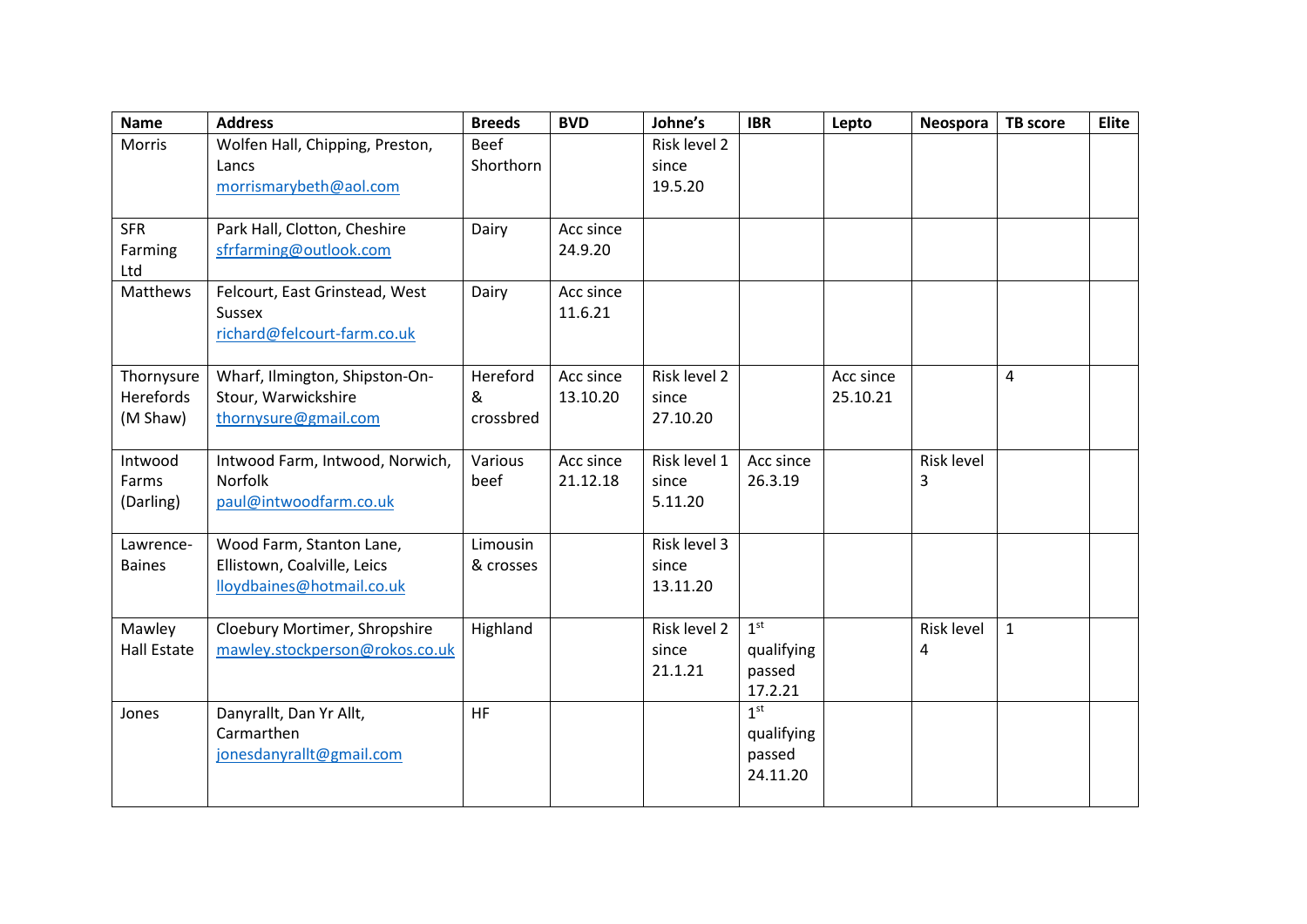| <b>Name</b>                  | <b>Address</b>                                                                                 | <b>Breeds</b>            | <b>BVD</b>                                                   | Johne's                          | <b>IBR</b>                                        | Lepto                                             | Neospora        | <b>TB</b> score | <b>Elite</b> |
|------------------------------|------------------------------------------------------------------------------------------------|--------------------------|--------------------------------------------------------------|----------------------------------|---------------------------------------------------|---------------------------------------------------|-----------------|-----------------|--------------|
| Mear                         | Seifton, Culmington, Ludlow,<br>Shropshire<br>andrewmear@btinternet.com                        | Longhorn                 | 1 <sup>st</sup><br>qualifying<br>passed                      | Risk level 4<br>since<br>9.2.21  | 1 <sup>st</sup><br>qualifying<br>passed<br>9.2.21 | 1 <sup>st</sup><br>qualifying<br>passed<br>9.2.21 | Risk level<br>4 |                 |              |
| Makin                        | Dromonby Bridge, Busby Lane,<br>Kirby, Stokesley, N Yorkshire<br>philip@dromonbybridgefarm.com | CH & CHX                 | 9.2.21<br>1 <sup>st</sup><br>qualifying<br>passed<br>24.2.21 | Risk level 2<br>since<br>24.2.21 |                                                   |                                                   | Risk level<br>3 |                 |              |
| Derham                       | Channons, Westwood, Broadclyst,<br>Exeter, Devon<br>derham.channons@outlook.com                | HF                       | Acc since<br>10.2.21                                         | Risk level 3<br>since<br>10.3.21 |                                                   |                                                   |                 |                 |              |
| Powell                       | Cholmondeston Hall, Winsford,<br>Chester<br>will@grasslands-uk.com                             | Friesian                 | Acc since<br>12.3.21                                         |                                  |                                                   |                                                   |                 |                 |              |
| Grasslands<br>Farming<br>Ltd | Clive Hall, Winsford, Cheshire<br>phil@grasslands-uk.com                                       | Dairy                    | Acc since<br>17.3.21                                         |                                  |                                                   |                                                   |                 |                 |              |
| Peters                       | Parklands, Talaton, Exeter, Devon<br>parklands9876@gmail.com                                   | HF                       | Acc since<br>5.3.21                                          | Risk level 4<br>since<br>5.3.21  |                                                   |                                                   |                 |                 |              |
| Powell                       | Lower Hill, Bath Road, Blagden, nr<br><b>Bristol, Somerset</b><br>helenpowell17@msn.com        | HF                       | Acc since<br>10.2.21                                         |                                  |                                                   |                                                   |                 | $\overline{2}$  |              |
| Cooper                       | Manor Farm, Chaddleworth,<br>Newbury, Berkshire<br>Jono.cooper88@gmail.com                     | <b>Beef</b><br>Shorthorn | Acc since<br>14.4.21                                         | Risk level 4<br>since<br>14.4.21 |                                                   |                                                   |                 |                 |              |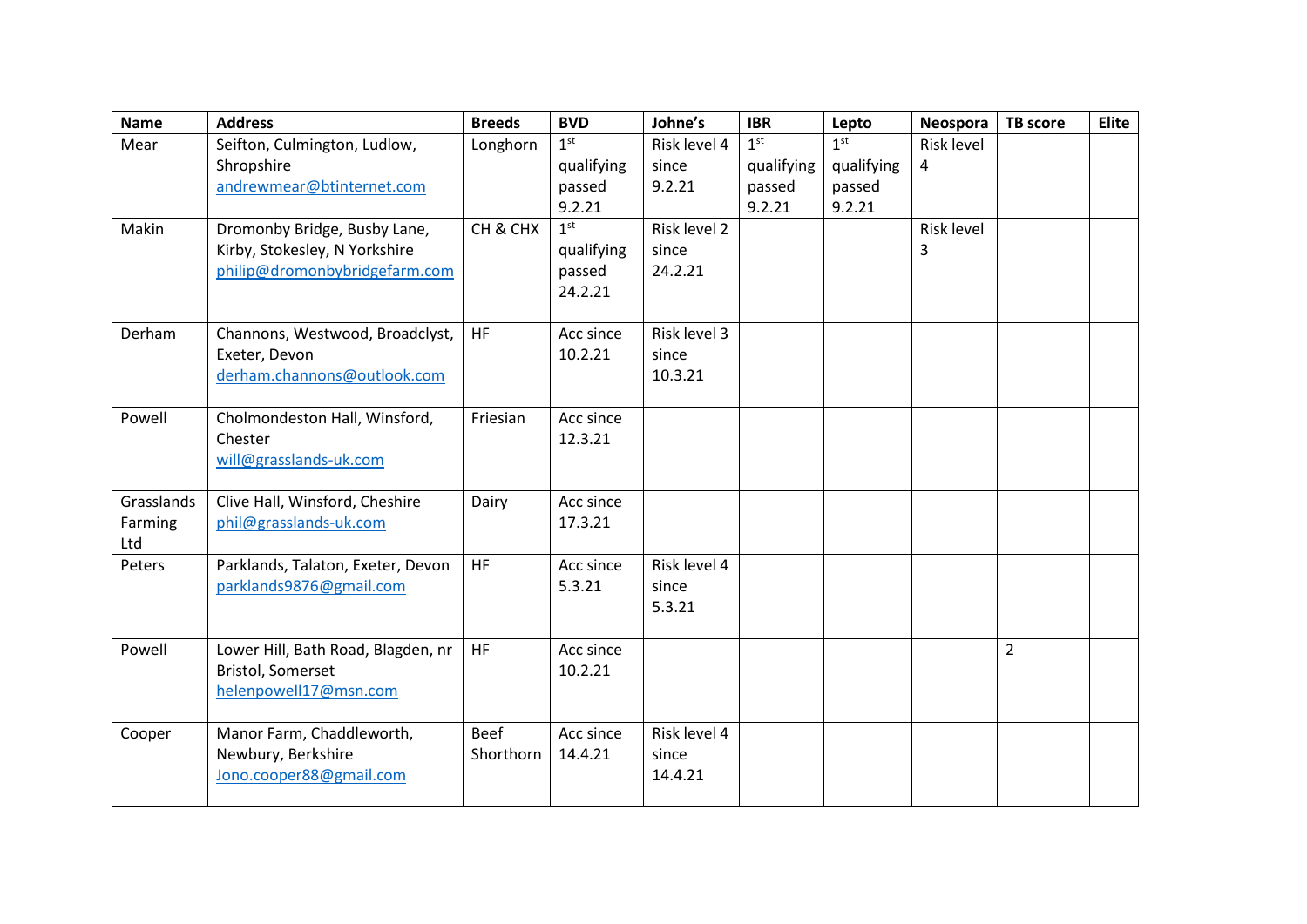| <b>Name</b> | <b>Address</b>                  | <b>Breeds</b>  | <b>BVD</b>      | Johne's      | <b>IBR</b> | Lepto | Neospora | <b>TB</b> score | <b>Elite</b> |
|-------------|---------------------------------|----------------|-----------------|--------------|------------|-------|----------|-----------------|--------------|
| Jones       | Storefield, Undy, Caldicott,    | Holstein,      | 1 <sup>st</sup> | Risk level 4 |            |       |          |                 |              |
|             | Monmouthshire                   | <b>HF</b>      | qualifying      | since        |            |       |          |                 |              |
|             | storefieldfarm@gmail.com        |                | test            | 22.4.21      |            |       |          |                 |              |
|             |                                 |                | passed          |              |            |       |          |                 |              |
|             |                                 |                | 22.4.21         |              |            |       |          |                 |              |
| Fish        | New House, Peaton, Craven Arms, | Lim,           | 1 <sup>st</sup> | Risk level 4 |            |       |          |                 |              |
|             | Shropshire                      | LimX,          | qualifying      | since        |            |       |          |                 |              |
|             | howard fish@live.co.uk          | SimX           | test            | 9.4.21       |            |       |          |                 |              |
|             |                                 |                | passed          |              |            |       |          |                 |              |
|             |                                 |                | 9.4.21          |              |            |       |          |                 |              |
| Wray        | Wayside, Watford Road, Kings    | Jersey         | 1 <sup>st</sup> |              |            |       |          |                 |              |
|             | Langley, Hertfordshire          |                | qualifying      |              |            |       |          |                 |              |
|             | charlie@wayside-farm.co.uk      |                | test            |              |            |       |          |                 |              |
|             |                                 |                | passed          |              |            |       |          |                 |              |
|             |                                 |                | 22.4.21         |              |            |       |          |                 |              |
| Ford        | Castlemoor, Hillend Green,      | Dexter         | Vaccinated      |              |            |       |          |                 |              |
|             | Newent, Gloucestershire         |                | Monitored       |              |            |       |          |                 |              |
|             | castlemoor@btinternet.com       |                | Free since      |              |            |       |          |                 |              |
|             |                                 |                | 25.5.21         |              |            |       |          |                 |              |
| Deacon      | Boyes, Leyland Lane, Preston,   | Dairy          | Accredited      |              |            |       |          |                 |              |
|             | Lancashire                      |                | since           |              |            |       |          |                 |              |
|             | andrew@boyesfarm.co.uk          |                | 10.6.21         |              |            |       |          |                 |              |
|             |                                 |                |                 |              |            |       |          |                 |              |
| Hodgson     | Oxheys, Oxheys Lane, Rushton,   | HF             | Vaccinated      |              |            |       |          |                 |              |
|             | Tarporley, Cheshire             |                | Monitored       |              |            |       |          |                 |              |
|             |                                 |                | Free since      |              |            |       |          |                 |              |
|             | oxheysfarm@tiscali.co.uk        |                | 7.7.21          |              |            |       |          |                 |              |
| Forsyth     | Red House, Longville, Much      | Hereford       |                 | Risk level 2 |            |       |          | $\overline{4}$  |              |
|             | Wenlock, Somerset               | &              |                 | since        |            |       |          |                 |              |
|             | Info@hodghurstfarm.co.uk        | Hereford       |                 | 18.6.21      |            |       |          |                 |              |
|             |                                 | $\pmb{\times}$ |                 |              |            |       |          |                 |              |